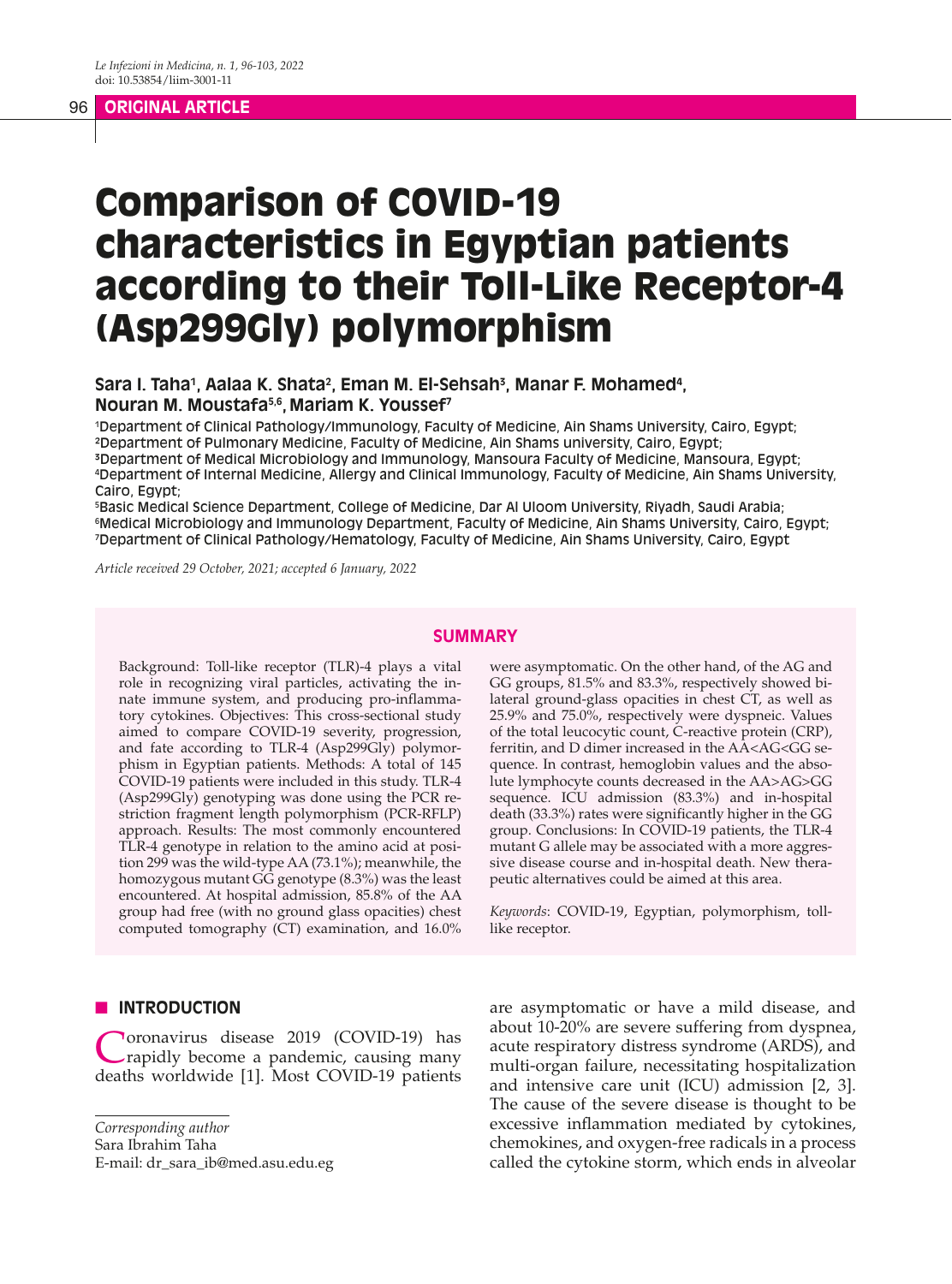damage and increased permeability of lung endothelial cells [4].

The innate immune system, the first line of defense, recognizes various pathogens via specific pattern recognition receptors (PRRs) [5]. Toll-like receptors (TLRs) are one of the PRRs that can identify different pathogens via unique surface molecules that are shared widely between microbes and are called pathogen-associated molecular patterns (PAMPs) [6]. There are ten members of TLRs recognized in humans [7].

Many studies have linked TLR-4 with severe COVID-19 because TLR-4 is a potent stimulator of cytokine release, mainly interleukin (IL)-6 and tumor necrosis factor-alpha (TNF-α), leading to cytokine storm and ARDS [8, 9]. Moreover, the inactivation of TLR-4 was found to be of great benefit in reducing the incidence of lung injury in the murine model of sepsis [10,11]. Many studies also had suggested that mutations in TLR-4 genes can alter TLR-4 response to infection, increasing the production of pro-inflammatory cytokines [9, 12]. The purpose of this study was to discover how TLR-4 (Asp299Gly) genetic variations can affect COVID-19 clinical and laboratory features and outcomes in Egyptian patients.

# **N** PATIENTS AND METHODS

### *Ethical considerations*

This study followed the principles outlined in the World Medical Association's Declaration of Helsinki. The Research Ethics Committee of Ain Shams University, FWA 00017585, approved the study process. After being notified about the study's purpose and protocol, each participant gave their written informed consent.

### *Study settings and subjects*

This cross-sectional study included 145 confirmed COVID-19 adult patients by real-time reverse transcription-polymerase-chain reaction (RT-PCR). The study included all patients who visited or were admitted to Ain Shams University Isolation Hospitals, Cairo, Egypt, between January to April 2021. Patients with associated comorbid conditions like diabetes, heart, kidney, liver and lung diseases, and obesity were excluded from the study. Diagnosis and stratification of the included patients followed the World Health Organization (WHO) interim guidance [13]. All the included patients were followed until their discharge from the hospital or in-hospital death.

All participants were subjected to a careful medical history taking, focusing on age, gender, comorbid conditions, and clinical symptoms at the time of hospital admission. Patients also underwent chest computed tomography (CT) examination. Baseline laboratory investigations, including Complete blood count (CBC) with differential analysis, C-reactive protein (CRP), ferritin, and D-dimer, were performed at The Central Laboratories of Ain Shams University Hospitals. From each participant on their admission, 4 mL venous blood was collected and divided into two vacutainer tubes: an ED-TA-containing tube that was used to perform the CBC analysis by Coulter LH 780 Analyzer (Beckman Coulter, USA), then was stored at-80°C until assessing of TLR-4 (Asp299Gly) polymorphism by polymerase chain reaction-restriction fragment length polymorphism (PCR-RFLP), and a plain tube with no additives from which serum was collected, after complete blood clotting and centrifugation at  $3500 \times g$  for 15 minutes. The separated sera were immediately used to assess the routine



**Figure 1** - Agarose gel electrophoresis showing TLR-4 (Asp299Gly) genotyping by PCR -RFLP. Lane M: DNA ladder (100-1000bp); Lane 1: the wild AA genotype at 188 bp; Lane 2: the homozygous mutant GG genotype at168 and 20 bp; Lane 3: the heterozygous mutant AG genotype at188, 168 and 20 bp.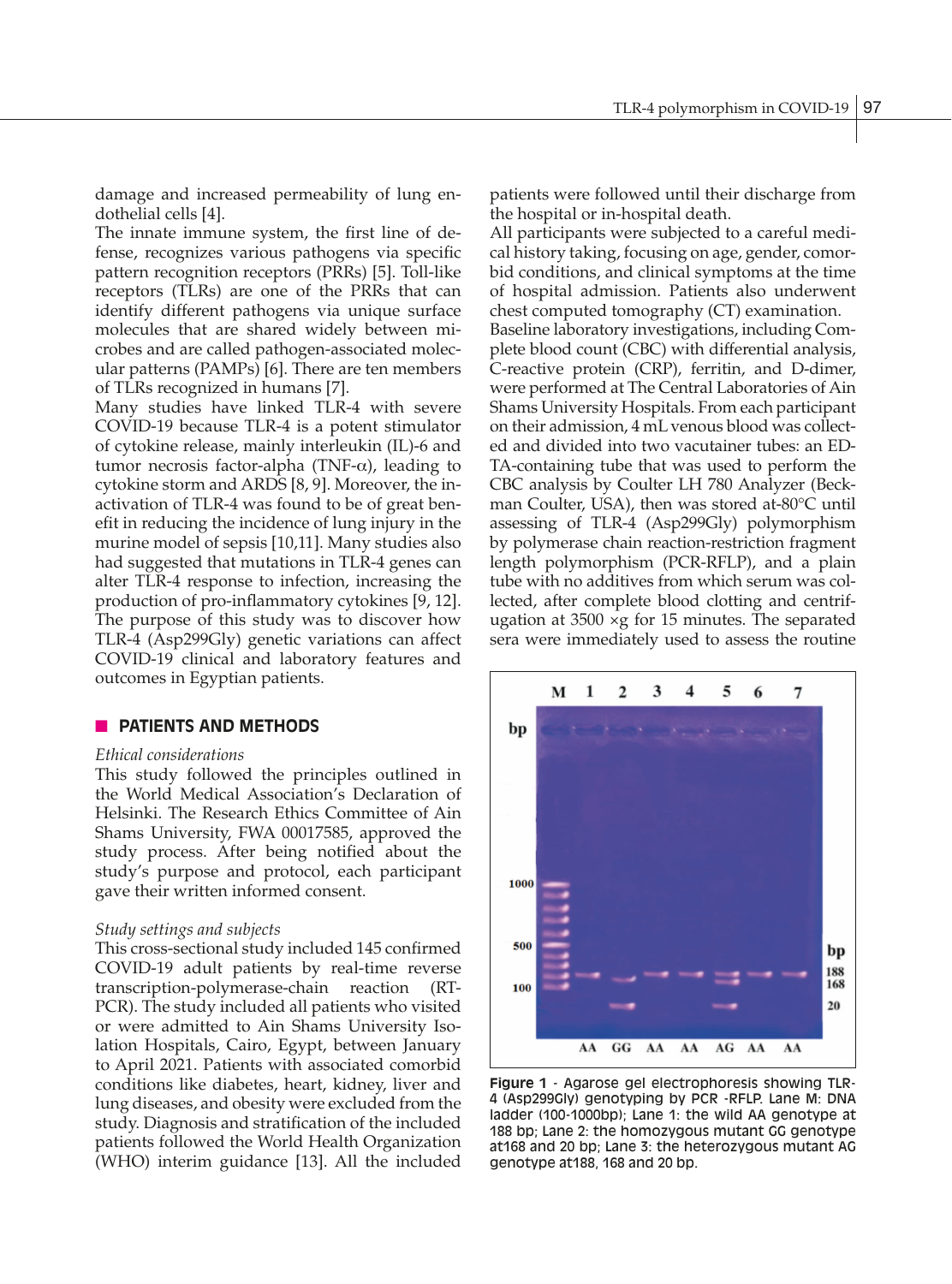biochemical parameters using the AU680 Analyzer (Beckman Coulter, USA).

# *TLR-4 Asp299Gly genotyping*

The PCR-RFLP technique was used for genotyping the TLR-4 Asp299Gly (rs4986790). Human DNA amplification from EDTA whole blood was performed using a PCR kit (pub no. MAN0012900 Thermo Scientific™, USA) with human TLR-4 gene primers [14]: (forward primer 5'dAG-CATACTTAGACTACTACCTCCAT 3'; Reverse primer: 5'-d GAGAGATTTGAGTTTCAATGTG-GG-3'), according to the manufacturer's instructions. Then a 3 minutes centrifugation at 1000 ×g was performed to collect the supernatant for analysis. The TLR-4 gene (188bp) PCR product was then treated with Fast Digest Nco1 (Nocardia Corallina) restriction enzyme (Thermo Scientific<sup>TM</sup>, USA) as directed by the manufacturer. And the digested products were electrophoresed in a 2.5% agarose gel. The product was visualized by Ethidium Bromide using an Ultra-Violet Transilluminator (Syngene, Frederick, USA): Uncut bands at 188 bp indicated the wild AA genotype of TLR-4. In comparison, bands at 168 and 20 bp indicated the mutant GG genotype (Figure 1). Bands at 188, 168, and 20 bp indicated the AG genotype [14].

# *Statistical analysis*

We used the SPSS application (version 20) to examine the data. Mean and standard deviation (SD) were used for normally distributed data and median and interquartile range (IQR) for non-normally distributed data. Numbers and percentages represent qualitative data, whereas means and standard deviations or medians and interquartile ranges (IQR) explain quantitative data. The Mann-Whitney U and the Kruskal-Wallis tests were used to compare non-parametric quantitative variables. The Chi-square test was used to compare qualitative data. The significant results have a  $P$  of  $< 0.05$ .

# **n RESULTS**

Of the 145 COVID-19 patients included in the study, 106 (73.1%) were of the homozygous AA wild-type (in the AA group), 27 (18.6%) were of the heterozygous AG genotype (in the AG group), and

|  | Table 1 - Age and gender of the included COVID-19 patients according to TLR-4 (Asp299Gly) polymorphism. |  |
|--|---------------------------------------------------------------------------------------------------------|--|
|  |                                                                                                         |  |

|                              | Variable | AA                | AG                | GG                | $P$ -value |  |
|------------------------------|----------|-------------------|-------------------|-------------------|------------|--|
|                              |          | $N = 106$         | $N = 27$          | $N = 12$          |            |  |
| Age (years)<br>$Mean \pm SD$ |          | $55.36 \pm 10.42$ | $53.65 \pm 15.70$ | $54.36 \pm 16.42$ | 0.533      |  |
|                              | Range    | $18 - 88$         | $21 - 85$         | $17 - 86$         |            |  |
| Gender                       | Female   | 61(57.5%)         | $14(51.8\%)$      | $7(58.3\%)$       | 0.509      |  |
|                              | Male     | 45(42.5%)         | $13(48.2\%)$      | $5(41.7\%)$       |            |  |

Notes: P-value >0.05: Non-significant; P-value <0.05: Significant; P-value <0.01: highly significant.

|  |  |  |  |  | Table 2 - Clinical symptoms of the included COVID-19 patients according to TLR-4 (Asp299Gly) polymorphism. |
|--|--|--|--|--|------------------------------------------------------------------------------------------------------------|
|--|--|--|--|--|------------------------------------------------------------------------------------------------------------|

|              | Genotype         |               |                |         |          |         |              |
|--------------|------------------|---------------|----------------|---------|----------|---------|--------------|
| Symptom      | AA               |               | AG             |         | GG       |         | $P$ -value   |
| n, (%)       | $N = 106$        |               | $N = 27$       |         | $N = 12$ |         |              |
|              | $\boldsymbol{N}$ | $\frac{9}{6}$ | N              | $\%$    | N        | $\%$    |              |
| Asymptomatic | 17               | $16.0\%$      | $\overline{0}$ | $0.0\%$ | $\theta$ | $0.0\%$ |              |
| Fever        | 64               | 60.3%         | 9              | 33.3%   |          | 8.3%    |              |
| Cough        | 5                | 4.7%          | 3              | 11.1%   |          | 8.3%    | $\leq 0.001$ |
| Diarrhoea    | 3                | 2.8%          | $\overline{2}$ | 7.4%    | $\theta$ | $0.0\%$ |              |
| Dyspnoea     | 14               | 13.2%         | $\overline{7}$ | 25.9%   | 9        | 75.0%   |              |

Notes: P-value >0.05: Non-significant; P-value <0.05: Significant; P-value < 0.01: highly significant.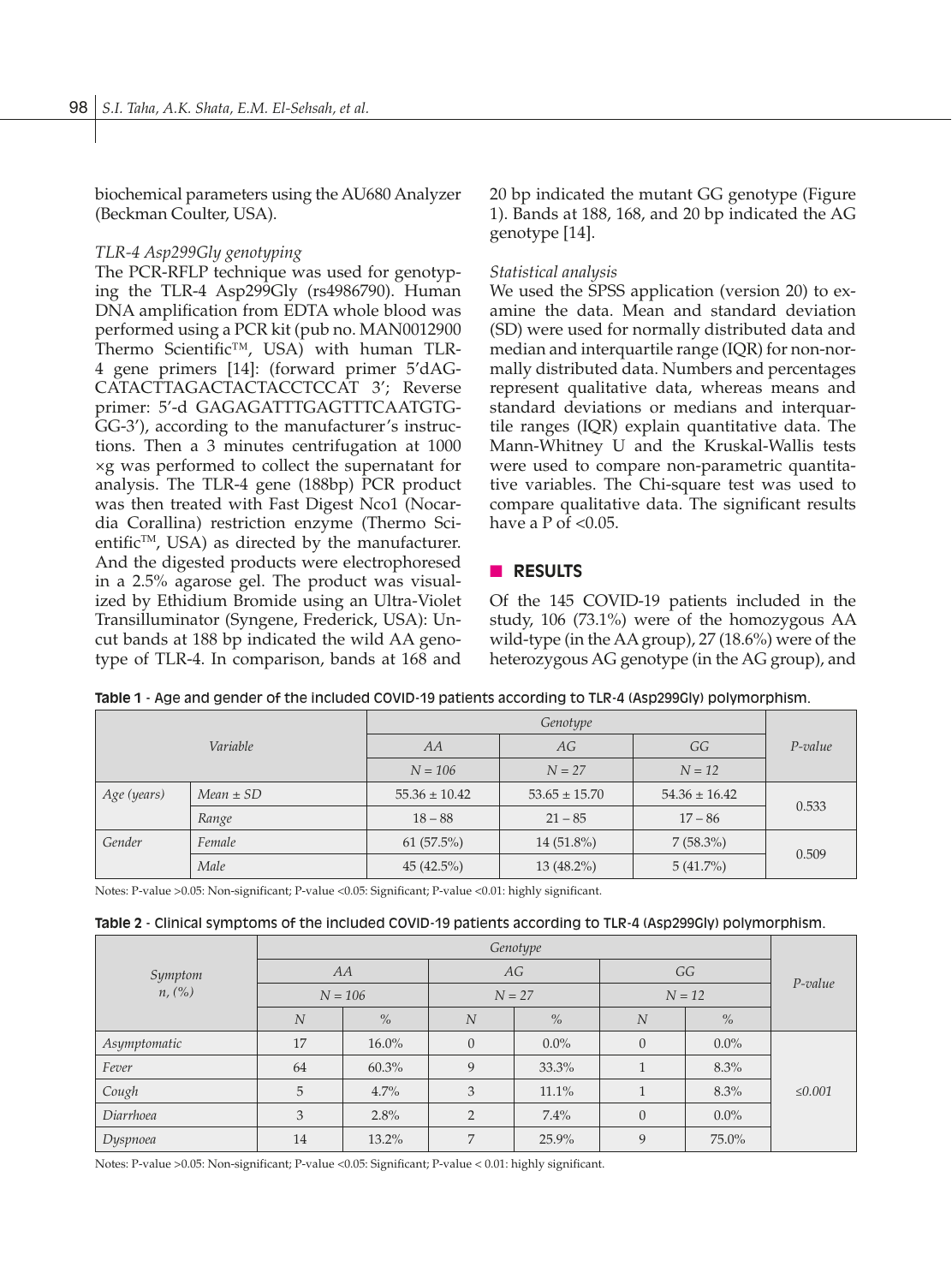| CT-findings<br>n, (%)                           | AA           | AG           | GG           | $P$ -value |
|-------------------------------------------------|--------------|--------------|--------------|------------|
|                                                 | $N = 106$    | $N = 27$     | $N = 12$     |            |
| Free (no ground-glass opacities)                | $91(85.8\%)$ | $2(7.4\%)$   | $0(0.0\%)$   |            |
| Unilateral ground-glass opacities               | $0(0.0\%)$   | $2(7.4\%)$   | $2(16.7\%)$  |            |
| Bilateral ground-glass opacities                | $15(14.2\%)$ | $22(81.5\%)$ | $10(83.3\%)$ | ≤ 0.001    |
| Bilateral ground-glass opacities<br>+ pneumonia | $0(0.0\%)$   | $1(3.7\%)$   | $0(0.0\%)$   |            |

## **Table 3** - Baseline chest CT findings of the included COVID-19 patients according to TLR-4 (Asp299Gly) polymorphism.

Notes: P-value >0.05: Non-significant; P-value <0.05: Significant; P-value < 0.01: highly significant.

#### **Table 4** - Baseline laboratory findings of the included COVID-19 patients according to TLR-4 (Asp299Gly) polymorphism.

|                                         | Laboratory findings | AA                  | AG                  | GG                  | $P$ -value   |  |
|-----------------------------------------|---------------------|---------------------|---------------------|---------------------|--------------|--|
|                                         |                     | $N = 106$           | $N = 27$            | $N = 12$            |              |  |
| $HB \, (gm/dl)$                         | $Mean \pm SD$       | $13.05 \pm 1.63$    | $12.17 \pm 2.08$    | $11.14 \pm 2.38$    | $\leq 0.001$ |  |
|                                         | Range               | $10 - 17.1$         | $7.7 - 16.2$        | $6.9 - 14.4$        |              |  |
| $PLT \left( \times 10^3/\mu l \right)$  | $Mean \pm SD$       | $249.40 \pm 83.61$  | $214.06 \pm 102.43$ | $226.56 \pm 117.32$ |              |  |
|                                         | Range               | $22 - 546$          | $8 - 531$           | $40 - 516$          | 0.110        |  |
| $NT \left( \times 10^3 / \mu l \right)$ | Median (IQR)        | $8.2(4.7 - 11.7)$   | $8.1(5.2 - 11.45)$  | $8.7(4.7 - 15.2)$   |              |  |
|                                         | Range               | $3 - 7.9$           | $1.2 - 17$          | $4 - 21.6$          | 0.875        |  |
| Lymph $(\times 10^3/\mu l)$             | Median (IQR)        | $1.78(1.28 - 2.54)$ | $1.17(0.70-2)$      | $1.15(0.64 - 1.92)$ |              |  |
|                                         | Range               | $0.45 - 4.2$        | $0.12 - 4.96$       | $0.28 - 7.58$       | 0.003        |  |
| $TLC \left(\times 10^3/\mu l\right)$    | Median (IQR)        | $5.8(4.8 - 7.67)$   | $6.9(4.99-9.3)$     | $9(4.8-17)$         | 0.019        |  |
|                                         | Range               | $2.2 - 25$          | $2.12 - 29.7$       | $0.8 - 27$          |              |  |
| $CRP$ ( $mg/L$ )                        | Median (IQR)        | $8(4-20)$           | $20(9-51)$          | $50(30 - 120)$      | $\leq 0.001$ |  |
|                                         | Range               | $2 - 152$           | $2 - 164$           | $1 - 152$           |              |  |
| Ferritin (ng/ml)                        | Median (IQR)        | $86(17 - 226.5)$    | $437(126 - 763)$    | $800(400 - 1200)$   |              |  |
|                                         | Range               | $1 - 1200$          | $1 - 1200$          | $128 - 2200$        | $\leq 0.001$ |  |
| $D$ dimer (mg/L)                        | Median (IQR)        | $0.27(0.12 - 1)$    | $1.11(0.3 - 2.1)$   | $1.2(0.78-3.7)$     | $\leq 0.001$ |  |
|                                         | Range               | $0.01 - 7$          | $0.01 - 10$         | $0.05 - 10$         |              |  |
|                                         |                     | Post Hoc analysis   |                     |                     |              |  |
|                                         | AA vs AG            |                     | AA vs GG            | AG vs GG            |              |  |
| $HB \, (gm/dl)$                         | $\leq 0.001$        |                     | 0.001               | $\leq 0.001$        |              |  |
| Lymph $(\times 10^3/\mu l)$             | $\leq 0.001$        |                     | $\leq 0.001$        | 0.001               |              |  |
| $TLC$ ( $\times 10^3/\mu l$ )           | $\leq 0.001$        |                     | $\leq 0.001$        | 0.510               |              |  |
| $CRP$ ( $mg/L$ )                        | $\leq 0.001$        |                     | 0.009               | $\leq 0.001$        |              |  |
| Ferritin (ng/ml)                        | ≤0.001              |                     | $\leq 0.001$        | 0.001               |              |  |
| $D$ dimer (mg/L)<br>$\leq 0.001$        |                     |                     | $\leq 0.001$        | 0.049               |              |  |

Notes: *P*-value >0.05: Non-significant; *P*-value <0.05: Significant; *P*-value < 0.01: highly significant; *CRP: C-reactive protein; HB: haemoglobin; Lymph: lymphocytes; NT.: neutrophils; PLT: platelets; TLC: total leucocytic count*.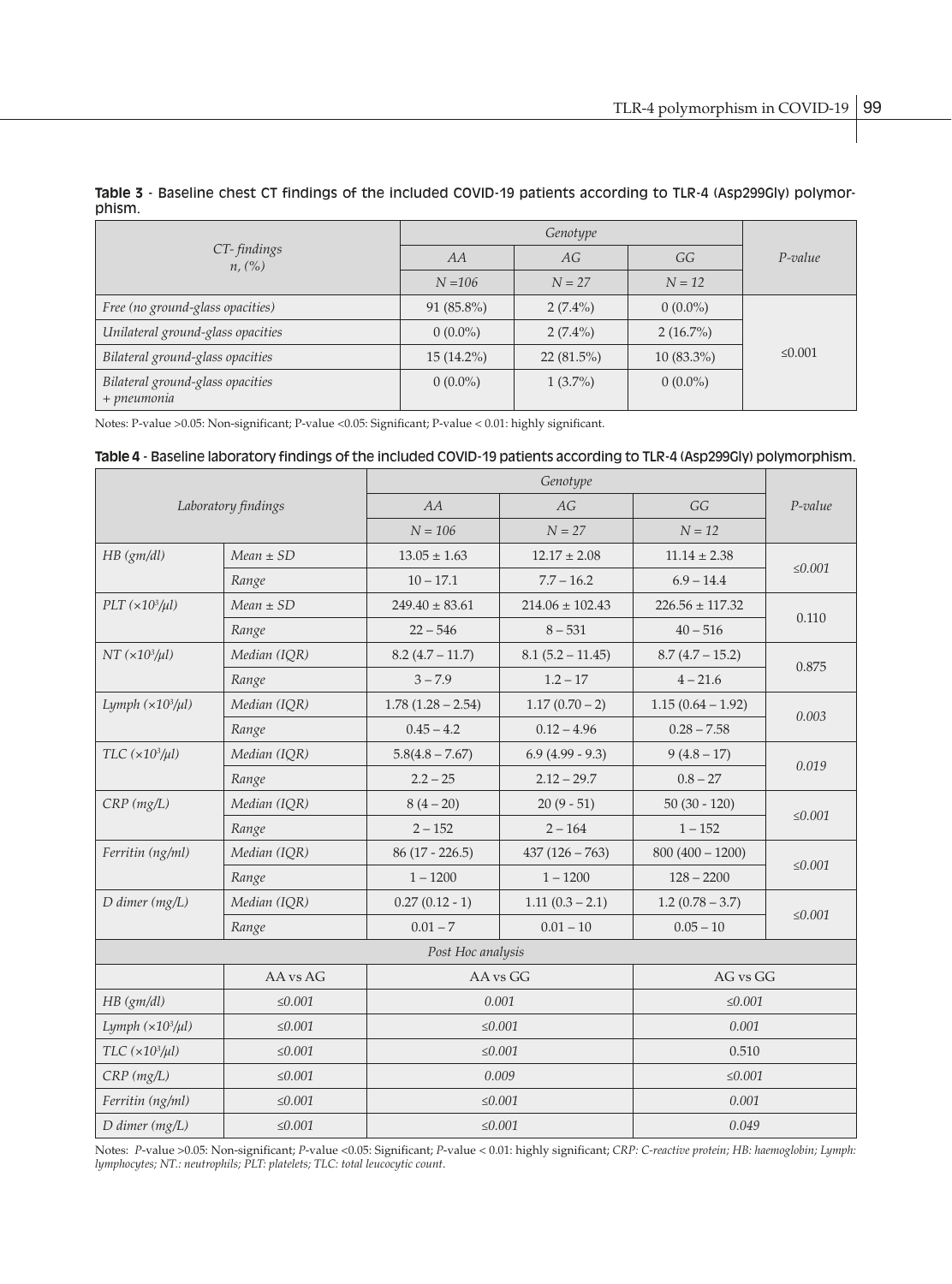|                            | Genotype          |                |               |              |          |              |              |
|----------------------------|-------------------|----------------|---------------|--------------|----------|--------------|--------------|
|                            | AA                |                | AG            |              | GG       | $P$ -value   |              |
|                            |                   | $N = 106$      | $N = 27$      |              | $N = 12$ |              |              |
| Severity n, (%)            | Non-severe        | 57 (53.8%)     |               | $7(26.0\%)$  |          | $1(8.3\%)$   | $\leq 0.001$ |
|                            | Severe            |                | 49 $(46.2\%)$ | $20(74.0\%)$ |          | $11(91.7\%)$ |              |
| Hospital stay (days)       | Median (IQR)      | $9(5.5-13)$    |               | $11(7-13)$   |          |              | 0.312        |
|                            | Range             | $2 - 30$       |               | $2 - 51$     |          |              |              |
| Outcome $n$ , $(\%)$       | Died              | $0(0.0\%)$     |               | $1(3.7\%)$   |          | $4(33.3\%)$  | $\leq 0.001$ |
|                            | Alive             | $106(100.0\%)$ |               | $26(96.3\%)$ |          | $8(66.7\%)$  |              |
| ICU admission $n$ , $(\%)$ | n, (%)            | $0(0.0\%)$     |               | $10(37.0\%)$ |          | $10(83.3\%)$ | $\leq 0.001$ |
|                            | Post Hoc analysis |                |               |              |          |              |              |
| AA vs AG                   |                   |                |               | AA vs GG     |          | AG vs GG     |              |
| Severity<br>≤ 0.001        |                   |                | ≤ 0.001       |              |          | 0.001        |              |
| $\leq 0.001$<br>Outcome    |                   |                | 0.047         |              |          | $\leq 0.001$ |              |
| ICU admission              |                   | $\leq 0.001$   |               | 0.063        |          |              |              |

**Table 5** - Severity and fate of the included COVID-19 patients according to TLR-4 (Asp299Gly) polymorphism.

Notes: *P*-value >0.05: Non-significant; *P*-value <0.05: Significant; *P*-value < 0.01: highly significant.

only 12 (8.3%) were of the homozygous GG mutant type (in the GG group). We found no significant difference between the studied groups regarding gender (*P*=0.509) and age (*P*=0.533) (see Table 1).

On hospital admission, 16.0% (17/106) of the AA group had no symptoms at all. The most common presenting symptoms in the AA and the AG groups were fever (60.3% (64/106) and 33.3% (9/27), respectively), then dyspnoea (13.2% (14/106) and 25.9% (7/27), respectively). On the other hand, dyspnoea was the most common presenting symptom in the GG group as 75.0% (9/12) of the patients had dyspnoea at the time of hospital admission (see Table 2).

According to chest CT findings, there were significant differences between the three studied groups (*P*≤0.001). Of the AA group, 85.8% (91/106) patients had free chest CT, and only 14.2% (15/106) showed bilateral ground-glass opacities. On the other hand, of the GG group, 83.3% (10/12) showed bilateral ground-glass opacities in their chest CT, and 16.7% (2/12) had unilateral groundglass opacities. Bilateral ground-glass opacities were found in 81.5% (22/27) of the AG group, and only 7.4% (2/27) had free chest CT (see Table 3).

Regarding the baseline laboratory findings, there were significant differences between the three studied groups regarding haemoglobin levels (*P*≤0.001), absolute lymphocyte counts (*P*=0.003), and total leucocytic counts (*P*=0.019), as well as CRP, ferritin, and D dimer levels (*P*≤0.001). The median (IQR) values of the total leucocytic count, CRP, ferritin, and D dimer were significantly higher in the GG group and followed GG>AG>AA order. While haemoglobin values, the absolute lymphocyte count were significantly lower in the GG group and followed the order of GG<AG<AA (see Table 4).

Regarding COVID-19 severity, we observed significant differences between the three studied groups (*P*≤0.001). Of the GG group, 91.7% (11/12) had severe disease compared to74.0% (20/27) and 46.2% (49/106) in the AG and AA groups, respectively. There was no significant difference between the three studied groups regarding the length of hospital stay (*P*=0.312). However, the ICU admission (83.3%) and the in-hospital death (33.3%) rates were significantly higher in the GG group. No patient in the AA group was admitted to the ICU nor died during their hospital stay. Of the AG group, only one patient (3.7%) died during the hospital stay, and 10 patients (37.0%) needed ICU admission (see Table 5).

# n **DISCUSSION**

The growing significance of inflammation and immunology in COVID-19 pathogenesis has been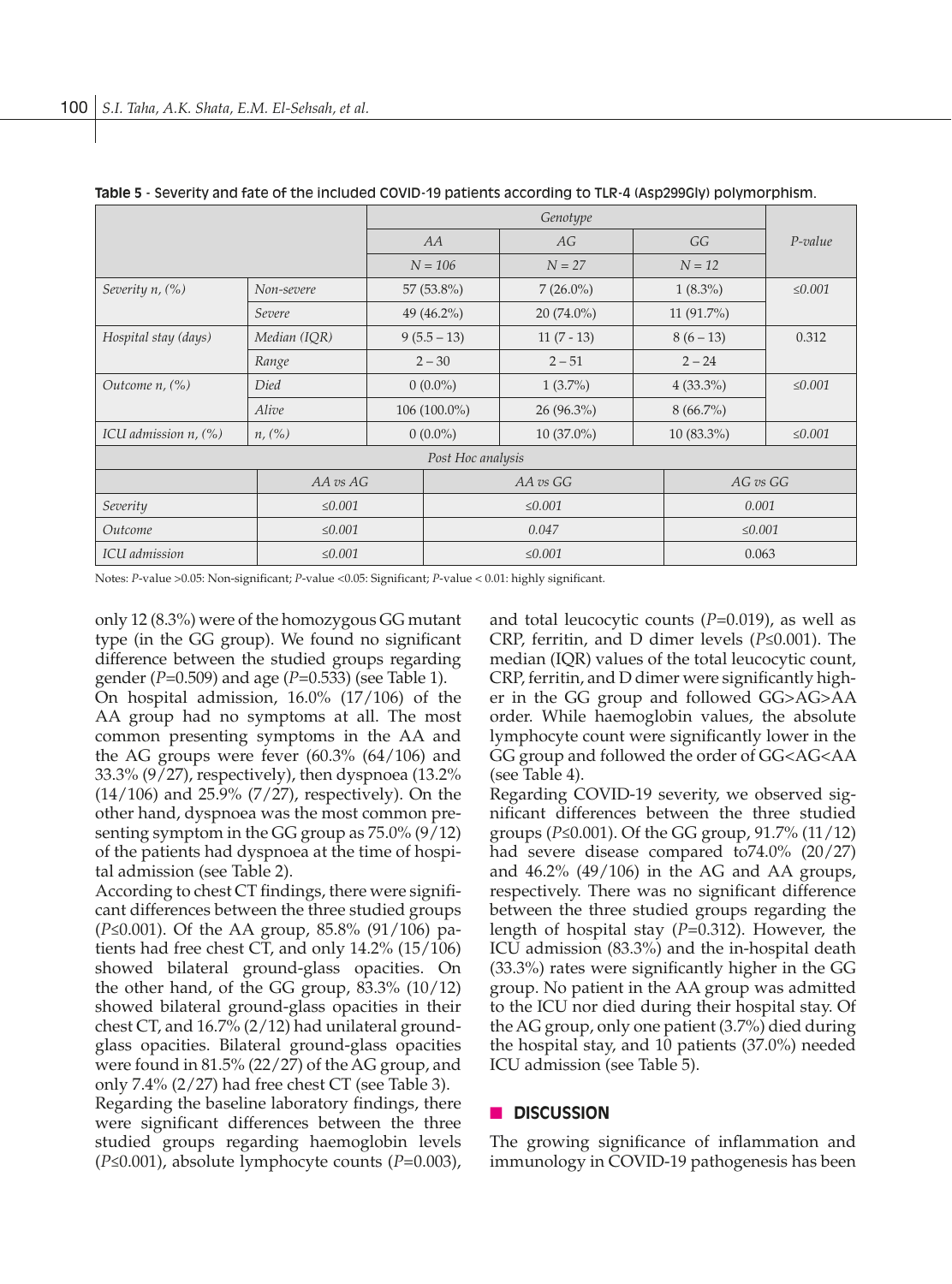a major subject. TLR-4 is an inflammatory molecule that interacts with microbes' lipopolysaccharides and host heat shock proteins [15]. TLR-4 activation aids in eliminating pathogens; however, the produced radicals may harm the host's tissues due to the production of many interleukins, interferons, and other signaling chemicals that attract and trigger several immune cells to release reactive oxygen and nitrogen species [16].

TLR-4 polymorphisms are involved the development of various infectious disorders, including bacterial, fungal, parasitic, and viral infections (such as human immune-deficiency virus (HIV), Kaposi herpes simplex virus (HSV), and respiratory syncytial virus (RSV)), disruption of the receptor's function, and hindrance of pathogen identification. Also, TLR-4 (Asp299Gly) polymorphism has been linked to bacterial pneumonia susceptibility, probably due to weakened first-line defensive mechanisms [17]. Many studies conducted during the COVID-19 pandemic pointed to the importance of TLR-4 in mounting an effective immune response to SARS-CoV-2 [9, 18-21].

Although SARS-CoV-2, the virus causing COV-ID-19, is unlikely to activate TLR-4 directly, Aboudounya and colleagues in a previous study suggested that SARS-CoV-2 spike glycoprotein could bind TLR-4 and induce its excessive activation and abnormal signalling, allowing more inflammation, and reduction in pulmonary surfactants, breathing difficulties, and ARDS [18].

Other studies suggested that enhanced neutrophil myeloperoxidase and inflammasome activation in COVID-19 patients, especially those on ventilator support, might be responsible for uncontrolled TLR-4 mediated inflammation, contributing to immunopathological outcomes [22, 23].

In our study, 91.7% of the GG patients had a severe illness, compared to 74.0% and 46.2% of the AG and the AA patients, respectively, and the presence of the mutant G allele was linked to more severe symptoms, as well as worse chest CT and laboratory findings. Consistent with our findings, several studies suggested that the TLR-4 (Asp299Gly) G allele was associated with an increased risk of serious infections [24, 25].

Ghweil and coworkers found that fever, cough, and dyspnea were the most common encountered symptoms in COVID-19 [26]. In our study, fever was the most common presenting symptom in COVID-19 patients harbouring the wild A allele (AA and AG genotypes). At the same time, dyspnoea was the most common presentation in the mutant GG genotype patients. In a meta-analysis study, dyspnoea, rather than fever, was suggested to predict poorer outcomes in COVID-19 patients [27].

Lymphopenia is a reliable indicator of COVID-19 progression [25, 27]. In addition, previous studies reported significant leucocytosis [28] and anaemia [29] with severe COVID-19. In our study, more severe anaemia (that was indicated by both haemoglobin levels and symptomatically), leucocytosis, and lymphopenia were found in COVID-19 patients carrying the mutant G allele (GG>AG>AA). Following these facts, viral infection causes increased production of acute-phase reactants; in severe COVID-19 cases, CRP and ferritin levels rise dramatically; coagulation problems are common in COVID-19, with D-dimer levels being higher in the severe groups [30-32]. In our study, CRP, serum ferritin, and D-dimer levels significantly increased in the order of GG>AG>AA.

In a study of Egyptian patients with COVID-2019 pneumonia, Hafez has reported bilateral groundglass opacities in severe COVID-19 infection [32]. In our study, most patients with the wild-type AA had free chest CT; meanwhile, most of the patients carrying the mutant G allele (GG and AG genotypes) had bilateral ground-glass opacities in their CT examination.

 Finally, none of the AA genotype patients required ICU admission, and all of them have entirely recovered and been discharged from the hospital. Patients carrying the mutant G allele (GG>AG genotypes) have shown a significant need for ICU admission, with fatal outcomes.

One limitation of our study is the cost constraints that limited our ability to expand the sample size and test other TLR polymorphisms and their correlations with cytokine levels. Larger scale multi-centre studies are required to investigate the impact of TLR-4 gene polymorphisms on COV-ID-19 progression, which may help explore novel therapeutic options.

In conclusion, TLR-4 (Asp299Gly) polymorphism analysis in COVID-19 patients could aid in early disease progression prediction and intervention to enhance patient outcomes. The presence of the mutant G allele of TLR-4 (Asp299Gly) polymorphism in COVID-19 patients could be linked to a more aggressive disease course and fatal consequences.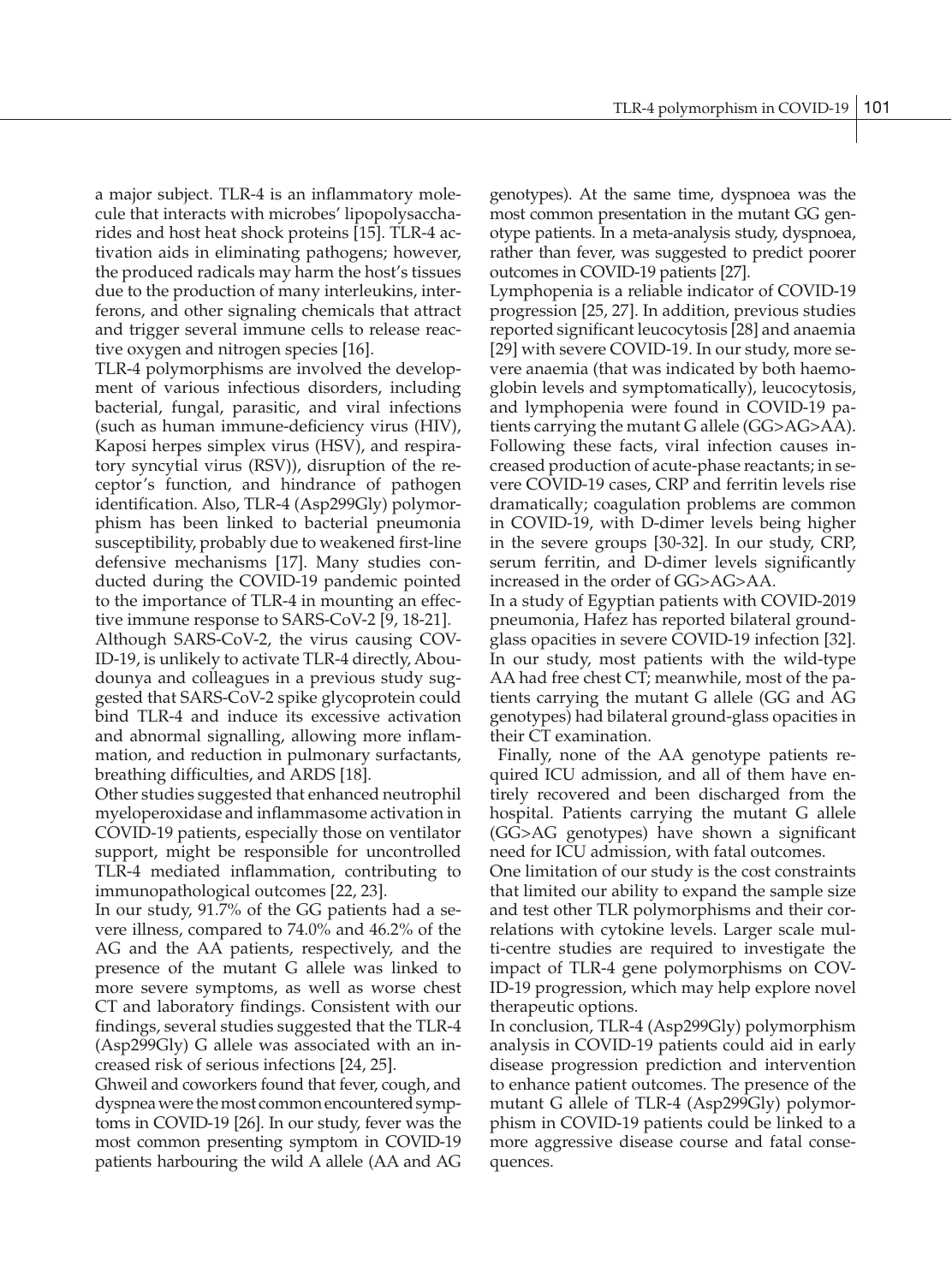## **Funding sources**

This research did not receive any specific grant from funding agencies.

## **Conflict of interest**

None

# **Authors contribution**

We declare that all listed authors significantly contributed to the research design, data collection, analysis, and interpretation, creating or editing the paper. We further state that no one who qualifies for authorship has been excluded.

## **Data availability statement**

Data will be available upon request.

## n **REFERENCES**

[1] Ochani R, Asad A, Yasmin F, et al. COVID-19 pandemic: from origins to outcomes. A comprehensive review of viral pathogenesis, clinical manifestations, diagnostic evaluation, and management. *Infez Med*. 2021; 29 (1), 20-36.

[2] Yang X, Yu Y, Xu J, et al. Clinical course and outcomes of critically ill patients with SARS-CoV-2 pneumonia in Wuhan, China: a single-centered, retrospective, observational study. *Lancet Respir Med*. 2020; 8 (5), 475-81. doi: 10.1016/S2213-2600(20)30079-5.

[3] Memar Montazerin S, Najafi H, Shojaei F, et al. COVID-19-associated coagulopathy: a concise review on pathogenesis and clinical implications. *Infez Med.* 2021; 29 (1), 1-9.

[4] Huppert LA, Matthay MA, Ware LB. Pathogenesis of acute respiratory distress syndrome. *Semin Respir Crit Care Med*. 2019; 40 (1), 31-9. doi: 10.1055/s-0039-1683996. [5] Rabaan AA, Al-Ahmed SH, Al Mutair A, Alhumaid S, Sule AA, Tirupathi R, et al. Immunopathogenesis and immunobiology of SARS-CoV-2. *Infez Med.* 2021; 29 (2), 167-80.

[6] Akira S, Takeda K, Kaisho T. Toll-like receptors: critical proteins linking innate and acquired immunity. *Nat Immunol*. 2001; 2 (8), 675-80. doi: 10.1038/90609.

[7] Jin MS, Lee JO. Structures of the toll-like receptor family and its ligand complexes. Immunity. 2008; 29 (2), 182-91. doi: 10.1016/j.immuni.2008.07.007.

[8] O'Neill LA, Golenbock D, Bowie AG. The history of Toll-like receptors - redefining innate immunity. *Nat Rev Immunol*. 2013; 13 (6), 453-60. doi: 10.1038/nri3446. [9] Taha SI, Shata AK, Baioumy SA, et al. Toll-Like Receptor 4 Polymorphisms (896A/G and 1196C/T) as an indicator of COVID-19 severity in a convenience sample of Egyptian patients. *J Inflamm Res.* 2021; 14, 6293- 303. doi: 10.2147/JIR.S343246.

[10] Zhou S, Wang G, Zhang W. Effect of TLR4/MyD88 signaling pathway on sepsis-associated acute respiratory distress syndrome in rats, via regulation of macrophage activation and inflammatory response. *Exp Ther Med*. 2018; 15 (4), 3376-84. doi: 10.3892/ etm.2018.5815.

[11] Ju M, Liu B, He H, et al. MicroRNA-27a alleviates LPS-induced acute lung injury in mice via inhibiting inflammation and apoptosis through modulating TLR4/ MyD88/NF-κB pathway. *Cell Cycle*. 2018; 17 (16), 2001- 18. doi: 10.1080/15384101.2018.1509635.

[12] Medzhitov R, Preston-Hurlburt P, Janeway CA Jr. A human homologue of the Drosophila Toll protein signals activation of adaptive immunity. *Nature.* 1997; 24; 388 (6640), 394-7. doi: 10.1038/41131.

[13] World Health Organization. Coronavirus disease (COVID-19) outbreak, https://www.who.int/ emereencies/diseases/novel–coronavirus-2019/situation-reports.

[14] Folwaczny M, Glas J, Török HP, Limbersky O, Folwaczny C. Toll-like receptor (TLR) 2 and 4 mutations in periodontal disease. *Clin Exp Immunol*. 2004; 135 (2), 330-5. doi: 10.1111/j.1365-2249.2004.02383.x.

[15] Modhiran N, Watterson D, Blumenthal A, Baxter AG, Young PR, Stacey KJ. Dengue virus NS1 protein activates immune cells via TLR4 but not TLR2 or TLR6. *Immunol Cell Biol.* 2017; 95 (5), 491-5. doi: 10.1038/ icb.2017.5.

[16] Lucas K, Maes M. Role of the Toll Like receptor (TLR) radical cycle in chronic inflammation: possible treatments targeting the TLR4 pathway. *Mol Neurobiol*. 2013; 48 (1), 190-204. doi: 10.1007/s12035-013-8425-7.

[17] Aboudounya MM, Heads RJ. COVID-19 and Toll-Like Receptor 4 (TLR4): SARS-CoV-2 may bind and activate TLR4 to increase ACE2 expression, facilitating entry and causing hyperinflammation. *Mediators Inflamm*. 2021; 2021, 8874339. doi: 10.1155/2021/8874339. [18] Kate Gadanec L, Qaradakhi T, Renee McSweeney K, Ashiana Ali B, Zulli A, Apostolopoulos V. Dual targeting of Toll-like receptor 4 and angiotensin-converting enzyme 2: a proposed approach to SARS-CoV-2 treatment. *Future Microbiol.* 2021; 16, 205-09. doi: 10.2217/fmb-2021-0018.

[19] Onofrio L, Caraglia M, Facchini G, Margherita V, Placido S, Buonerba C. Toll-like receptors and COV-ID-19: a two-faced story with an exciting ending. *Future Sci OA.* 2020; 6 (8), FSO605. doi: 10.2144/fsoa-2020- 0091.

[20] Conte C. Possible Link between SARS-CoV-2 Infection and Parkinson's Disease: The Role of Toll-Like Receptor 4. *Int J Mol Sci.* 2021; 22 (13), 7135. doi: 10.3390/ ijms22137135.

[21] Zuo Y, Yalavarthi S, Shi H, Gockman K, Zuo M, Madison JA, et al. Neutrophil extracellular traps in COVID-19. *JCI Insight*. 2020; 5 (11), e138999. doi: 10.1172/jci.insight.138999.